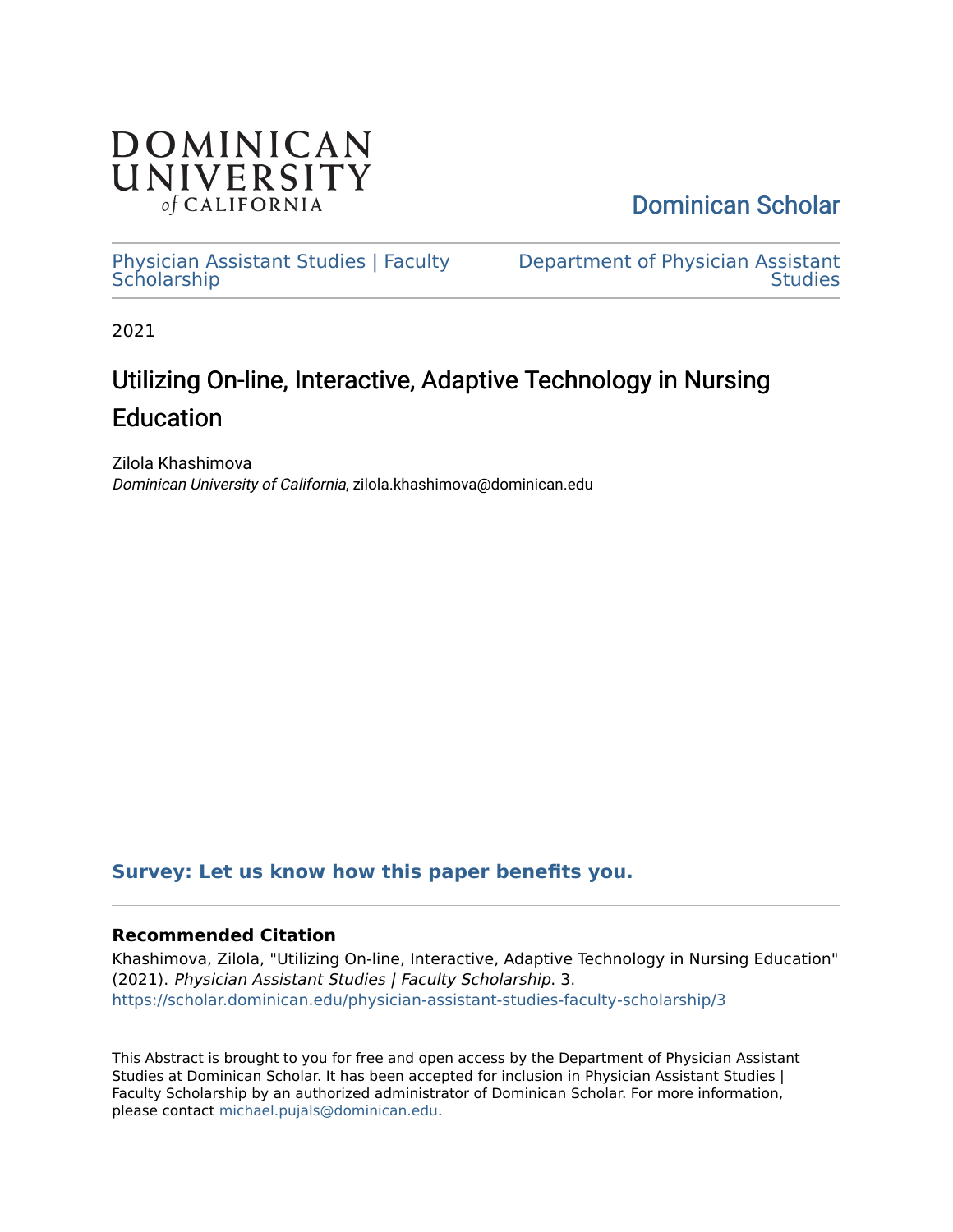

**Journal of Applied Microbiological Research Journal of**  Health Science and Development JHealth Sci Dev 2021

ISSN: 2581-7310

# **Utilizing on-line, interactive, adaptive technology in nursing education**

Zilola Khashimova *Dominican University of California, USA*

**Background:** The COVID-19 pandemic is affecting health care institutions and is disrupting the training of future nurses. It is more important than ever to ensure that the educators and students have access to high-quality educational materials and technologies to ensure trainee preparedness for clinical and global health challenges. To help meet this challenge, online tools have become a viable option with the recent development of information technology. E-learning can be used to enhance a classroom course, or as a stand-alone course. These online tools include online labs, videos, high resolution images (X-ray, CT-scan, histology), cadaver labs and adaptive, interactive technology such as practice exams, virtual patients, and learning games. At its core, such systems are intended to identify what a student does and doesn't understand, identify and provide content that will help the student learn, assess again, help again, etc., until some defined learning goal is achieved. One of its greatest potentials is to target instruction at just above the student's ability level (to challenge but not discourage the student) and at the student's specific content needs

**Objective:** This workshop will show how interactive online resources can be used by nursing educators to enhance a classroom course or for distance learning, including self-directed modules and learning activities that could be converted to virtual interactions. It will showcase the technology that is available and how to incorporate it into existing courses to utilize what research has shown increases student acceptance and learning outcomes. This workshop is aimed at nursing educators, education program coordinators and managers.

**Methods:** A literature review was conducted on the reported research of utilizing on-line, interactive, adaptive technology in nursing education. In addition, e-learning tools were incorporated into medical education courses taught by the author in blended and online courses. Results: The assessment of suitability revealed that interactive online tools, online cadaver lab and subject-specific assignments for teaching medicine were predominantly viewed as constructive teaching tools. A strong causative factor in improved learning was the interactive, adaptive portions of the e-learning tools.

**Conclusion:** The understanding, study, and use of e-learning educational tools, their place in the hype cycle, and their application in the education of nurses are increasingly important. There is no single solution in moving forward with innovative teaching and learning techniques. Technology changes and advances, learners come in all

### **Article Information**

**Conferenc Proceedings:** Online Conference on Nursing and Healthcare

**Conferecne date:** September 14-15, 2020

**Inovineconferences.com**

**\*Corresponding author:** Utilizing on-line, interactive, adaptive technology in nursing education Dominican University of California, USA Email: zilola.khashimova@ dominican.edu

**Citation:** Khashimova Z (2020) Utilizing on-line, interactive, adaptive technology in nursing education. J Health Sci Dev

**Copyright:** © 2021 Khashimova Z. This is an open-access article distributed under the terms of the Creative Commons Attribution License, which permits unrestricted use, distribution, and reproduction in any medium, provided the original author and source are credited.